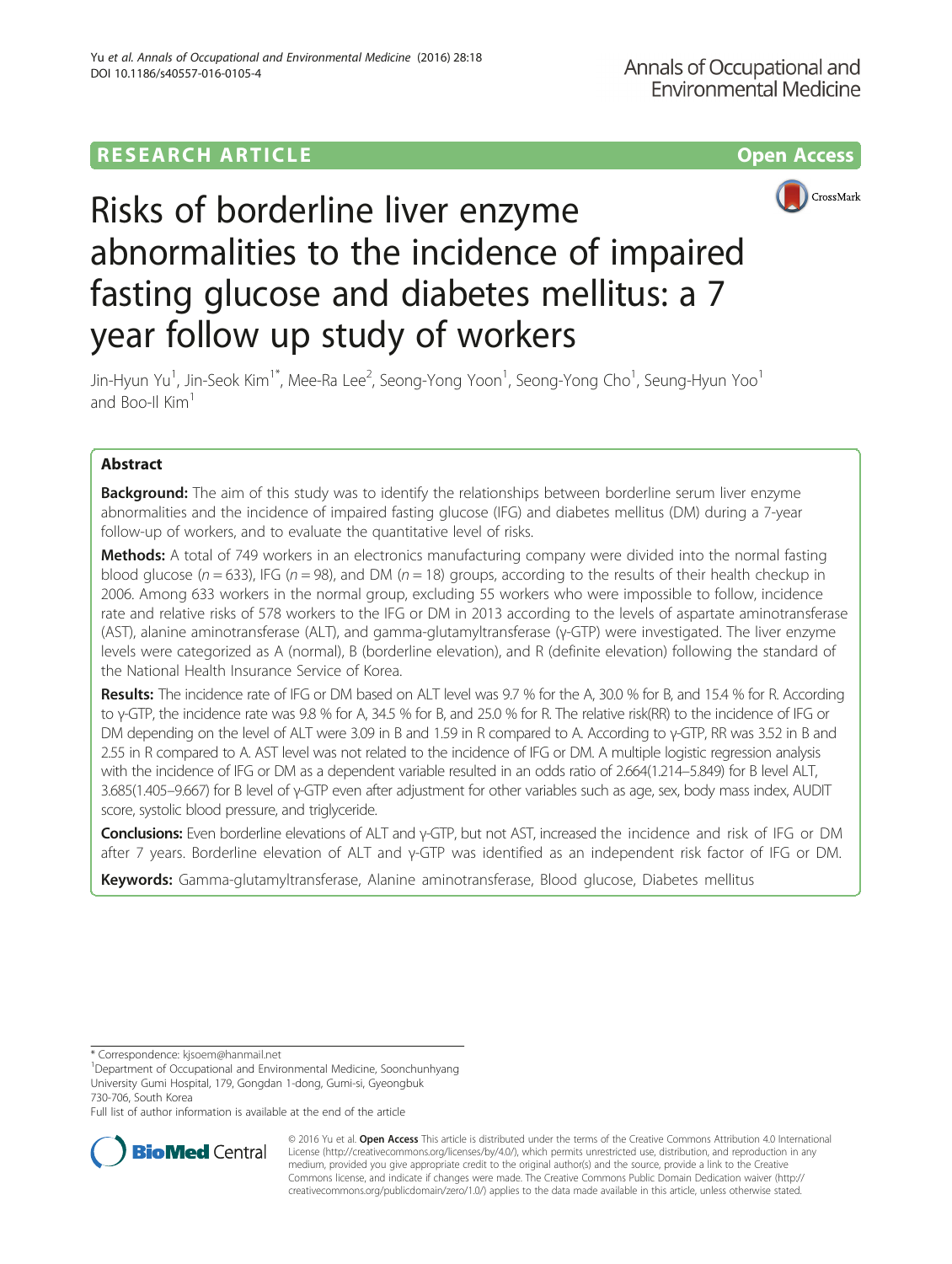# Background

Diabetes mellitus (DM) is a main risk factor of cerebrocardiovascular diseases along with hypertension and hyperlipidemia, and its incidence tends to rapidly increase [[1](#page-7-0)]. According to the report of the World Health Organization, the total number of people with DM is projected to rise from 171 million in 2000 to 366 million in 2030 [\[2\]](#page-7-0). In Korea, the DM prevalence rate was estimated to be <1 % of the population in the 1970s. In 2003, there were a total of 2,694,220 DM patients between 20 and 79 years old, accounting for 7.75 % of the total population, and new patients corresponding to 10 % of the total DM patients are additionally found every year [\[3\]](#page-7-0).

Serum liver enzymes, including aspartate aminotransferase (AST), alanine aminotransferase (ALT), and gammaglutamyltransferase (γ-GTP), are indices of liver dysfunction. In particular, γ-GTP has been used as a clinical and epidemiological index of hepatobiliary diseases and alcohol intake [[4](#page-7-0)]. γ-GTP has been reported to have a strong relation with obesity and fatty liver, and to contribute to insulin resistance [\[5](#page-7-0)]. According to multiple previous studies, it was turned out that γ-GTP playing an important intracellular antioxidant role by maintaining a high glutathione concentration. Therefore, it was suggested to be a potential biomarker of oxidative stress [\[6](#page-7-0)–[8](#page-7-0)]. AST, ALT and  $γ$ -GTP is three major enzyme that have been included in periodic health checkup in working population in Korea. Increases in the serum liver enzyme levels may indicative of beginning of the development of life style related disease in young workers. However, its seriousness is often not recognized because of the absence of symptoms. If when worker's liver enzyme levels were high enough, it is fully expected that possibility of hepatobiliary diseases or other life style related disease is high. But when the abnormality level is minimal, it is usually neglected by workers themselves and also by occupational health manager. Therefore, it is necessary to accumulate scientific evidences showing that even mild increase of serum liver enzymes is a indicative signal of diseases caused by the accumulation of unhealthy life habits, and that it would progress to chronic disease such as DM unless the health related life habits are improved.

Multiple studies revealed that serum  $\gamma$ -GTP was an independent risk factor that could predict the incidences of type 2 DM and impaired fasting glucose (IFG) [[9](#page-7-0)–[12](#page-7-0)]. Elevation of γ-GTP was related to cardiovascular disease and metabolic syndrome [[13](#page-7-0), [14\]](#page-7-0). Serum ALT also was shown to be a factor that predicted DM incidence in some prospective studies [[15](#page-7-0)–[18](#page-8-0)], and ALT concentration was reported to be a useful index for predicting metabolic syndrome [[19](#page-8-0)]. Although there have been many studies on the relationships between liver enzymes and IFG and DM, scientific evidence about amount of effect of borderline abnormality of liver enzyme is still lacking. Therefore, it is necessary to conduct a study that can directly helpful in the health management of workers, based on the abnormality of serum liver enzymes in working population. Especially, we want to know how much risks can borderline liver enzyme abnormalities increase to the occurrence of IFG or DM.

The purpose of this study was to identify the relationships between serum liver enzyme levels and the incidences of IFG and DM during a 7-year follow-up of workers, and to evaluate the quantitative level of risks in borderline elevation of liver enzyme levels.

## **Methods**

The research subjects were 749 workers in an electronics manufacturing company located in Korea. The workers were divided into the normal, IFG, and DM group according to their fasting blood glucose levels and present medical history based on health checkup results in 2006. There were 633(84.5 %) workers in the normal, 98(13.1 %) in the IFG, and 18(2.4 %) in the DM group. Then, among the 633 normal group workers, new development of IFG or DM based on the health checkup results in 2013 were investigated in 578 workers, excluding 55 workers who were impossible to follow because of resignation, maternity leave, or a long-term business trip (Fig. [1](#page-2-0)).

The health checkup was done following the regulation of the National Health Insurance Service (NHIS) of Korea, in the same hospital in the year of 2006 and 2013. All workers were asked to agree to the academic use of the health checkup results by filling out a consent form. Disease history and health related behaviors were surveyed by using the self-administered health risk assessment survey form used in the NHIS of Korea. Concerning smoking status, the workers were categorized as non-smokers group, ex-smokers group or current smokers group. Alcohol drinking was investigated by using the AUDIT-K [\[20](#page-8-0)], in which the unhealthy alcohol drinking group was defined as workers with a score of  $\geq 10$  points for males and  $\geq 8$ points for females, of a total of 40 points in AUDIT-K. The workers were also divided according to weekly number of exercise: no exercise, one to two times per week, or three times or more per week. Occupations were divided into office work, production work, and research work, and job positions were divided into executive position and general position. Blood test was performed after fasting for >8 h, in which hemoglobin, fasting blood glucose, AST, ALT, γ-GTP, total cholesterol, triglyceride, and High density lipoprotein cholesterol (HDL-C) were measured.

According to the criteria of DM diagnosis by the American Diabetes Association in 2014 [\[21\]](#page-8-0), a normal blood glucose level was defined as a value of <100 mg/dL after 8 h of fasting, IFG as 100 to <126 mg/dL, and DM as  $\geq$ 126 mg/ dL. If subjects had medical history of DM, they were classified as DM even if their blood glucose level were lower than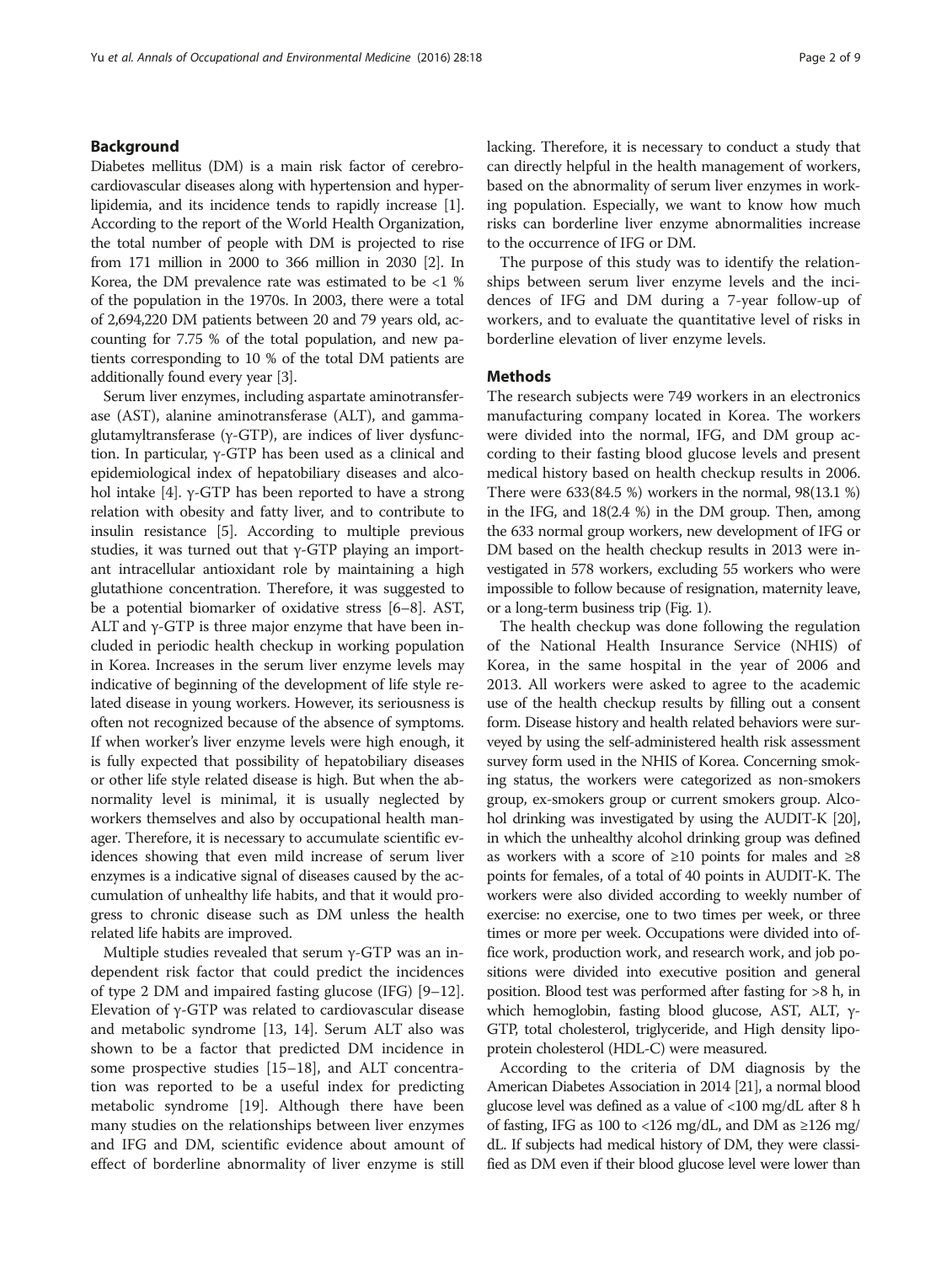<span id="page-2-0"></span>

125 mg/dL. Since there were only 4 new cases of DM in the health checkup in 2013, all workers in the IFG and the DM group were together defined as 'IFG or DM' as dependent variable.

The levels of serum liver enzymes were categorized as A (normal), B (borderline elevation), and R (definite elevation) following the standard of the NHIS of Korea [[22](#page-8-0)]. Grade A was defined as  $\leq 40$  IU/L for AST,  $\leq 35$  IU/L for ALT, or ≤63 IU/L in males or ≤35 IU/L in females for  $\gamma$ -GTP. On the other hand, B was defined as 41–50 IU/L for AST, 36–45 IU/L for ALT, and 64–77 IU/L in males or 36–45 IU/L in females for γ-GTP. R was defined as  $\geq 51$ IU/L for AST,  $\geq 46$  IU/L for ALT, and  $\geq 78$  IU/L in males or ≥46 IU/L in females for γ-GTP. When serum liver enzymes were considered as dichotomous variables, the values were classified as normal for A and abnormal for both B and R.

The baseline demographic characteristics, health related behaviors, and laboratory test results of the normal, IFG, and DM group were cross-sectionally compared using the chi-square test and ANOVA test. The characteristics between the group that maintained a normal fasting blood glucose level and the group with IFG or DM after 7 years were compared by using the chi-square test and ANOVA test. The incidence rate and relative risks to IFG or DM after 7 years depending on the initial serum liver enzyme levels were calculated and compared by using the chisquare test. To analyze the effects of elevated serum liver enzymes, after the adjustment for other variables, multiple logistic regression analysis was performed. Statistical analysis was performed by using SPSS version 14 (SPSS, Inc., Chicago, IL, USA).

# Results

The characteristics of 633(84.5 %) workers in initial normal fasting blood glucose group, 98(13.1 %) in the IFG group, and 18(2.4 %) in the DM group were compared. The percentage IFG and the DM in the male was 16.9 %, which was higher than 2.8 % in the female. The workers' age was  $38.9 \pm 7.95$  years for the normal,  $45.4 \pm 7.79$  years for the IFG, and  $47.0 \pm 8.68$  years for the DM group. Length of work history was  $9.2 \pm 7.67$  years for the normal,  $15.1 \pm 8.43$  years for the IFG and  $15.8 \pm 6.41$  years for DM group, showing that the group with high blood glucose levels had an older age and a longer working history. There was no difference depending on types of occupation. Executive workers had higher proportion of IFG and DM than general workers. There were no differences in alcohol drinking, smoking, exercise among the three groups. Body mass index (BMI), systolic blood pressure(BP), hemoglobin, AST, ALT, γ-GTP, total cholesterol, and triglyceride, excluding diastolic BP and HDL-C, showed unhealthier results in the group with a higher blood glucose  $(p < 0.05)$  (Table [1](#page-3-0)).

The incidence of IFG or DM after 7 years in 578 initial normal workers was 12.1 % (70 workers). There were no differences in sex, age, work duration, type of occupation, job position, alcohol drinking, smoking, and exercise between normal and IFG or DM group. There were no differences in hemoglobin, AST, and total cholesterol, whereas IFG or DM group showed unhealthier results in BMI, systolic BP, diastolic BP, ALT, γ-GTP, triglyceride, and HDL-C  $(p < 0.05)$  (Table [2\)](#page-4-0).

When the incidence rate of IFG or DM after 7 years were compared according to the levels of initial serum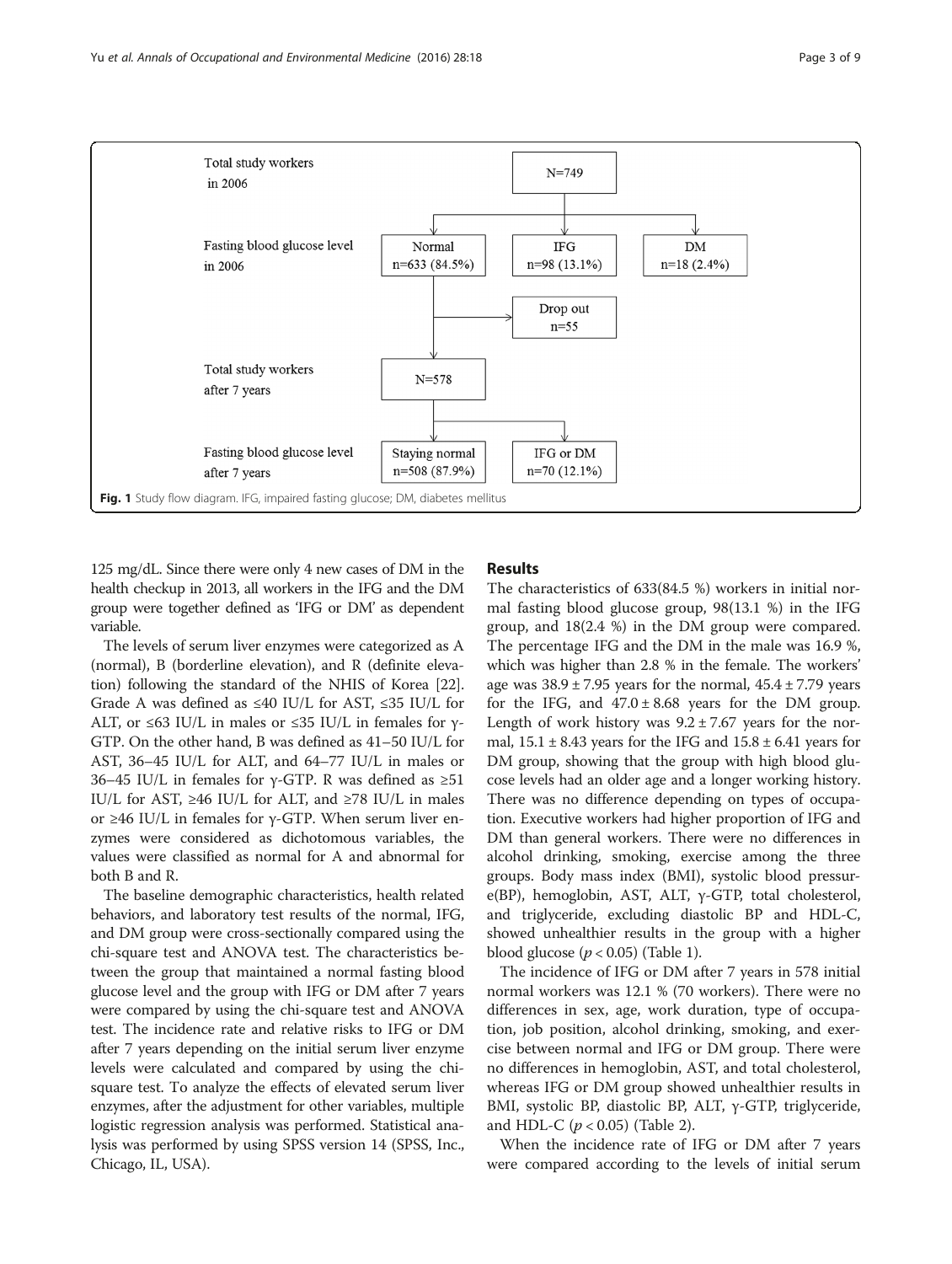| Variables                             | Normal             | <b>IFG</b>        | DM                 | $p$ -value |
|---------------------------------------|--------------------|-------------------|--------------------|------------|
|                                       | $n = 633 (84.5 %)$ | $n = 98(13.1\%)$  | $n = 18(2.4\%)$    |            |
| Demographic variables                 |                    |                   |                    |            |
| Sex <sup>a</sup>                      |                    |                   |                    | 0.005      |
| Male                                  | 561 (83.1)         | 97 (14.4)         | 17(2.5)            |            |
| Female                                | 72 (97.3)          | 1(1.4)            | 1(1.4)             |            |
| Age (year) <sup>b</sup>               | $38.9 \pm 7.95$    | $45.4 \pm 7.79$   | $47.0 \pm 8.68$    | 0.000      |
| Work duration (year) <sup>b</sup>     | $9.2 \pm 7.67$     | $15.1 \pm 8.43$   | $15.8 \pm 6.41$    | 0.000      |
| Occupation <sup>a</sup>               |                    |                   |                    | 0.056      |
| Office work                           | 110 (79.1)         | 21(15.1)          | 8(5.8)             |            |
| Production work                       | 442 (85.8)         | 65 (12.6)         | 8(1.6)             |            |
| Research work                         | 81 (85.3)          | 12 (12.6)         | 2(2.1)             |            |
| Job position <sup>a</sup>             |                    |                   |                    | 0.000      |
| Executive                             | 159 (70.4)         | 56 (24.8)         | 11(4.9)            |            |
| General                               | 474 (90.6)         | 42 (8.0)          | 7(1.3)             |            |
| Health related behaviors <sup>a</sup> |                    |                   |                    |            |
| Alcohol drinking                      |                    |                   |                    | 0.989      |
| Healthy drinking                      | 393 (84.8)         | 60 (12.8)         | 11(2.4)            |            |
| Unhealthy drinking                    | 235 (84.5)         | 36 (12.9)         | 7(2.5)             |            |
| Smoking                               |                    |                   |                    | 0.647      |
| Non-smoker                            | 308 (84.8)         | 49 (13.5)         | 6(1.7)             |            |
| Ex-smoker                             | 81 (81.8)          | 14(14.1)          | 4(4.0)             |            |
| Current smoker                        | 240 (84.8)         | 35 (12.4)         | 8(2.8)             |            |
| Exercise per week                     |                    |                   |                    | 0.118      |
| $\mathbf 0$                           | 233 (86.9)         | 25 (9.3)          | 10(3.7)            |            |
| $1 - 2$                               | 265 (82.8)         | 49 (15.3)         | 6(1.9)             |            |
| > 3                                   | 125 (85.6)         | 19 (13.0)         | 2(1.4)             |            |
| Laboratory test resultsb              |                    |                   |                    |            |
| BMI ( $kg/m2$ )                       | $23.5 \pm 2.95$    | $24.6 \pm 2.72$   | $25.3 \pm 2.98$    | 0.000      |
| Systolic BP (mmHg)                    | $115.6 \pm 11.15$  | $123.4 \pm 14.68$ | $125.6 \pm 11.74$  | 0.000      |
| Diastolic BP (mmHg)                   | $70.8 \pm 7.65$    | $77.1 \pm 11.39$  | $76.3 \pm 8.77$    | 0.000      |
| Hemoglobin (g/dL)                     | $14.3 \pm 1.37$    | $14.6 \pm 1.13$   | $14.8 \pm 1.23$    | 0.032      |
| AST (IU/L)                            | $24.3 \pm 8.81$    | $25.9 \pm 18.90$  | $31.7 \pm 28.47$   | 0.015      |
| ALT (IU/L)                            | $26.7 \pm 17.91$   | $32.8 \pm 30.00$  | $46.4 \pm 40.64$   | 0.000      |
| γ-GTP (IU/L)                          | $36.2 \pm 28.29$   | $53.6 \pm 45.80$  | $67.4 \pm 66.67$   | 0.000      |
| Total cholesterol (mg/dL)             | $188.9 \pm 33.32$  | $197.5 \pm 36.59$ | $221.7 \pm 45.49$  | 0.000      |
| Triglyceride (mg/dL)                  | $135.2 \pm 98.86$  | $162.3 \pm 80.80$ | $175.3 \pm 107.62$ | 0.018      |
| HDL-C (mg/dL)                         | $55.6 \pm 12.37$   | $52.0 \pm 11.86$  | $57.5 \pm 15.67$   | 0.032      |

<span id="page-3-0"></span>**Table 1** Baseline characteristics of the study subjects according to initial serum fasting glucose level

IFG impaired fasting glucose, DM diabetes mellitus, BMI body mass index, BP blood pressure, AST aspartate aminotransferase, ALT alanine aminotransferase, γ-GTP Gamma-glutamyltransferase, HDL High density lipoprotein \*

Chi-square test or ANOVA test

 $\mathrm{^{a}N}$  (%)

b Mean ± SD

liver enzymes, it was noted in 11.8 % with A level of AST, in 20.0 % with B, and in 18.2 % with R, which were not statistically significant different. The incidence rates of IFG or DM with A, B, and R levels of ALT resulted in 9.7, 30.0,

and 15.4 %, respectively, showing significant differences. The incidence rates with A, B, and R levels of  $\gamma$ -GTP resulted in 9.8, 34.5, and 25.0 %, respectively, showing significant differences. When the incidence rates of IFG or DM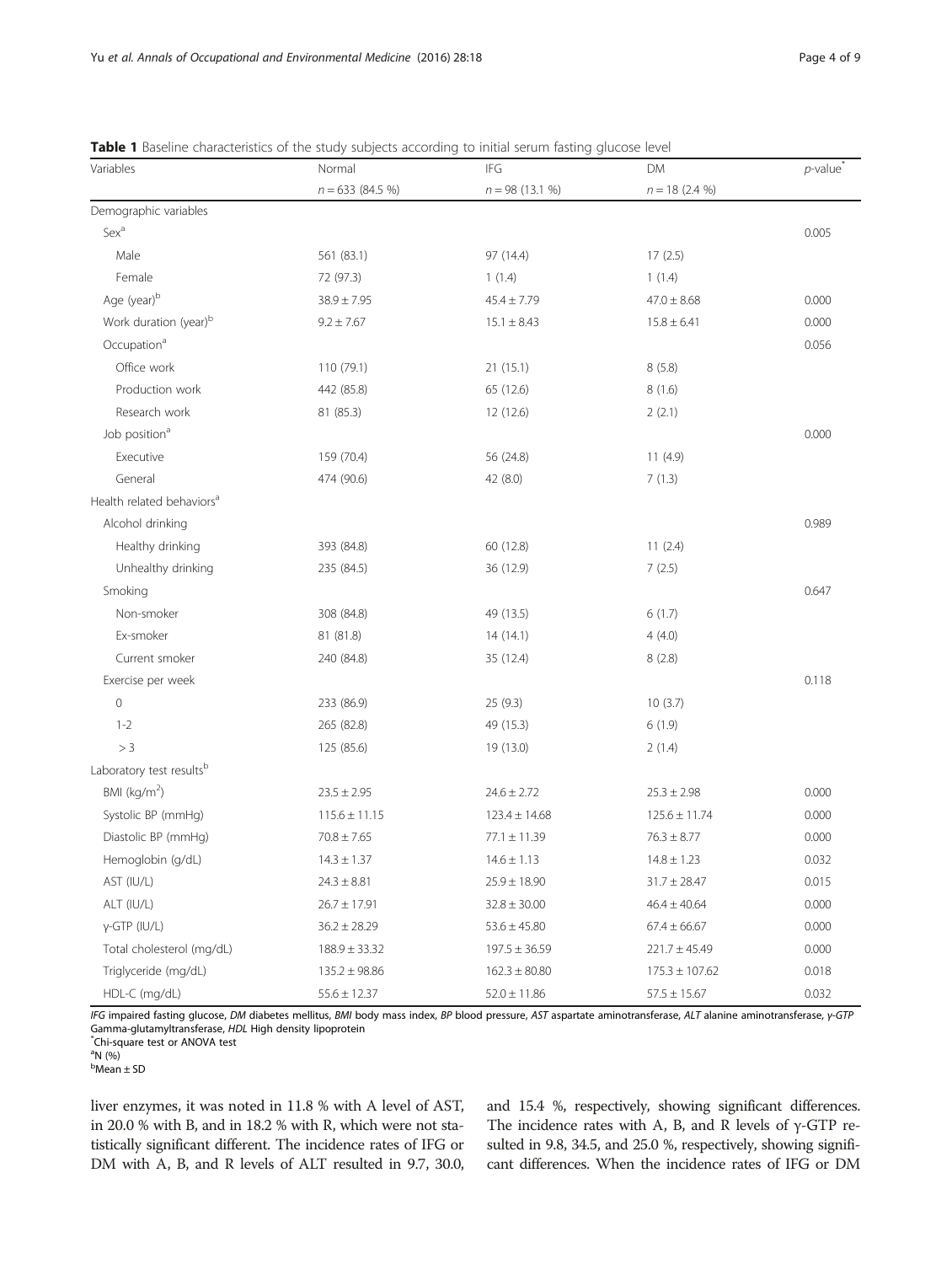| giucose ievei criarige over 7-years interval<br>Variables | Staying normal     | IFG or DM          | $p$ -value |
|-----------------------------------------------------------|--------------------|--------------------|------------|
|                                                           | $(n = 508, 87.9%)$ | $(n = 70, 12.1%)$  |            |
| Demographic variables                                     |                    |                    |            |
| Sex <sup>a</sup>                                          |                    |                    | 0.534      |
| Male                                                      | 452 (87.6)         | 64 (12.4)          |            |
| Female                                                    | 56 (90.3)          | 6(9.7)             |            |
| Age (year) <sup>b</sup>                                   | $38.3 \pm 7.89$    | $39.5 \pm 6.63$    | 0.155      |
| Work duration (year) <sup>b</sup>                         | $8.7 \pm 7.67$     | $9.8 \pm 6.97$     | 0.252      |
| Occupation <sup>a</sup>                                   |                    |                    | 0.343      |
| Office work                                               | 87 (83.7)          | 17(16.3)           |            |
| Production work                                           | 350 (88.8)         | 44 (11.2)          |            |
| Research work                                             | 71 (88.8)          | 9(11.3)            |            |
| Job position <sup>a</sup>                                 |                    |                    | 0.925      |
| Executive                                                 | 126 (88.1)         | 17 (11.9)          |            |
| General                                                   | 382 (87.8)         | 53 (12.2)          |            |
| Health related behaviors <sup>a</sup>                     |                    |                    |            |
| Alcohol drinking                                          |                    |                    | 0.311      |
| Healthy drinking                                          | 322 (89.0)         | 40 (11.0)          |            |
| Unhealthy drinking 186 (86.1)                             |                    | 30 (13.9)          |            |
| Smoking                                                   |                    |                    | 0.304      |
| Non-smoker                                                | 258 (89.9)         | 29 (10.1)          |            |
| Ex-smoker                                                 | 63 (87.5)          | 9(12.5)            |            |
| Current smoker                                            | 187 (85.4)         | 32 (14.6)          |            |
| Exercise per week                                         |                    |                    | 0.995      |
| 0                                                         | 185 (87.7)         | 26 (12.3)          |            |
| $1 - 2$                                                   | 214 (87.7)         | 30 (12.3)          |            |
| $\geq$ 3                                                  | 103 (88.0)         | 14 (12.0)          |            |
| Laboratory test resultsb                                  |                    |                    |            |
| BMI ( $kg/m2$ )                                           | $23.3 \pm 2.83$    | $24.9 \pm 3.34$    | 0.000      |
| Systolic BP (mmHg)                                        | $115.0 \pm 11.07$  | $120.2 \pm 11.87$  | 0.000      |
| Diastolic BP (mmHg)                                       | $70.6 \pm 7.74$    | $73.6 \pm 7.12$    | 0.002      |
| Hemoglobin (g/dL)                                         | $14.3 \pm 1.33$    | $14.5 \pm 1.24$    | 0.118      |
| AST (IU/L)                                                | $24.0 \pm 8.44$    | $26.2 \pm 11.77$   | 0.125      |
| ALT (IU/L)                                                | $26.0 \pm 17.86$   | $32.0 \pm 19.29$   | 0.009      |
| y-GTP (IU/L)                                              | $34.8 \pm 27.06$   | $44.3 \pm 28.78$   | 0.006      |
| Total cholesterol<br>(mg/dL)                              | $188.2 \pm 33.82$  | $194.0 \pm 32.52$  | 0.189      |
| Triglyceride (mg/dL)                                      | $130.0 \pm 90.60$  | $156.8 \pm 137.36$ | 0.038      |
| HDL-cholesterol<br>(mg/dL)                                | $56.1 \pm 12.58$   | $52.1 \pm 10.47$   | 0.015      |

<span id="page-4-0"></span>Table 2 Comparison of initial variables according to the blood glucose level change over 7-years interval

IFG impaired fasting glucose, DM diabetes mellitus, BMI body mass index, BP blood pressure, AST aspartate aminotransferase, ALT alanine aminotransferase, γ-GTP Gamma-glutamyltransferase, HDL High density lipoprotein<br>-<br>Chi-square test or ANOVA test

<sup>a</sup>N (%)

b Mean ± SD

and 33.3 % with three enzymes, which showed that a higher number of abnormal serum liver enzymes resulted in a higher incidence rate of IFG or DM. The relative risk (RR) of ALT to the incidence of IFG or DM was 3.09 with the B, and 1.59 with the R compared to the A level of ALT. The RR of γ-GTP was 3.52 with the B, and 2.55 with the R compared to the A level of  $\gamma$ -GTP. The RR was 2.27 with abnormal levels of one liver enzyme, 2.70 in two enzymes, and 3.78 in three enzymes compared with the group with no abnormal levels ( $p < 0.05$ ) (Table [3\)](#page-5-0).

A multiple logistic regression analysis was performed with IFG or DM incidence as a dependent variable after adjusting for the effects of other variables. For crude odds ratio(OR), B level of ALT, B level of  $γ$ -GTP and R level of  $γ$ -GTP showed significant OR of 3.981(2.020–7.846), 4.832(2.129– 10.964) and 3.060(1.413–6.628) respectively. Model 1, with adjustment for age and sex, B level of ALT, B level of γ-GTP and R level of  $γ$ -GTP showed an OR of 3.967(2.002– 7.860), 4.654(2.025–10.696) and 2.978(1.366–6.494) respectively, showing a significantly higher risk. Model 2 with the addition of BMI to Model 1, B level of ALT and B level of  $γ$ -GTP showed an OR of 3.002(1.471– 6.127) and 3.669(1.562–8.618) respectively, showing a significantly higher risk. When risk was analyzed for Model 3 with the addition of AUDIT score, systolic BP and triglyceride to Model 2, B level of ALT and B level of γ-GTP showed an OR of 2.664(1.214–5.849) and 3.685(1.405–9.667), respectively, showing a significantly higher risk even after the adjustment for other variables, including age, sex, BMI, AUDIT score, systolic BP, and triglyceride (Table [4\)](#page-5-0).

# **Discussion**

Among three serum liver enzymes, AST had no effect on the incidence of IFG or DM after 7 years. Our results are consistent with those reported by Nakanishi et al. who found no association of AST with diabetes risk after adjustment for other known risk factors in a study of male Japanese office workers [[23](#page-8-0)]. The groups with elevated ALT and γ-GTP had high risks of IFG or DM incidence. These findings are consistent with results of previous studies on the relations of ALT and γ-GTP with the incidences of IFG or DM. In a 2-year prospective study by Cho et al., serum ALT was a factor predicting the incidence of DM after adjustment for age, family history, BMI, amount of alcohol drinking, and insulin resistance [[17](#page-7-0)]. Ohlson et al. reported that baseline ALT was a predictor of the incidence of type 2 diabetes after 13.5 years of follow-up in a cohort of 766 Swedish males, with a significant fourfold increased risk for males in the upper quintile compared to the lowest quintile [[24](#page-8-0)]. Vozarova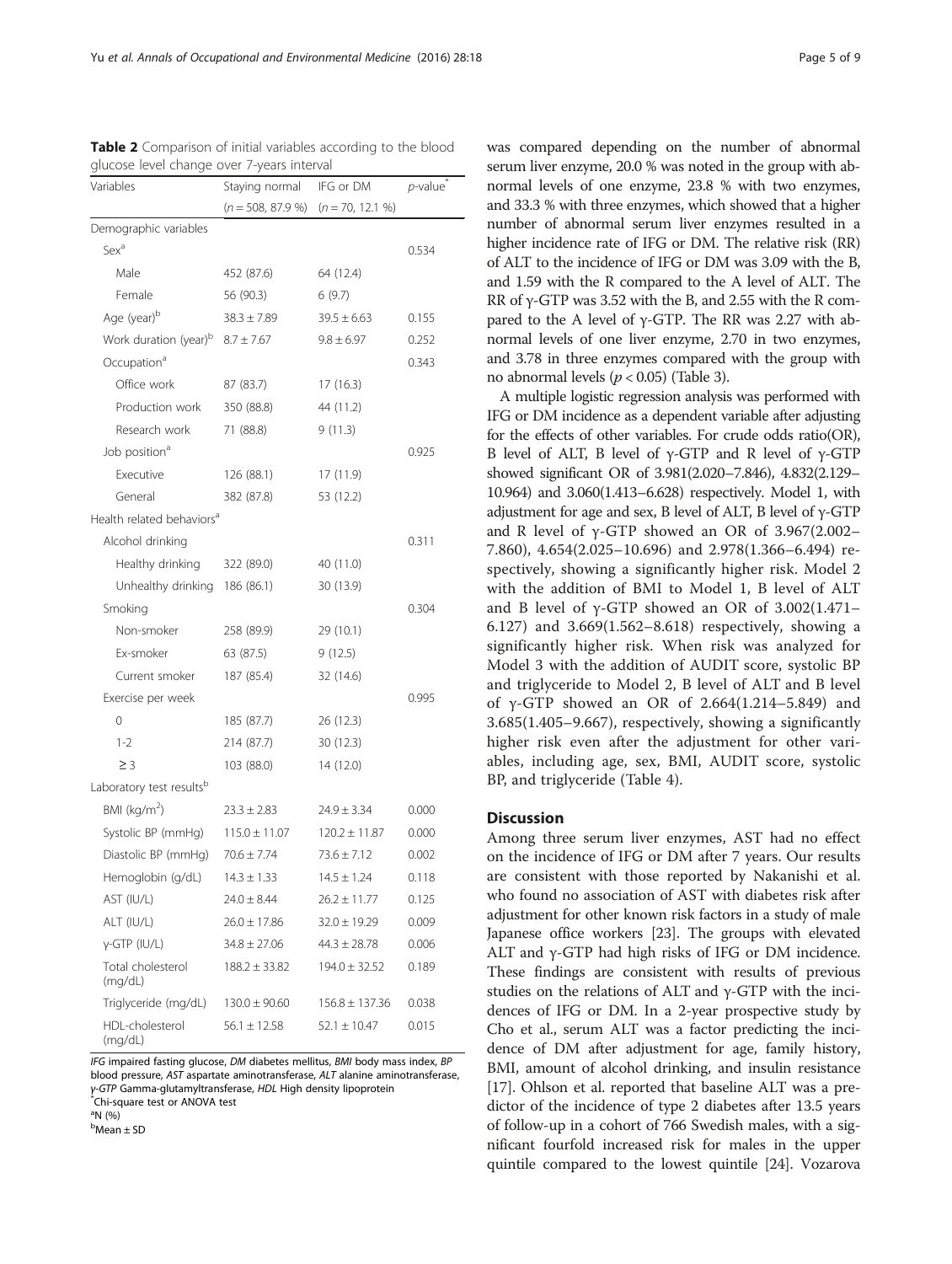<span id="page-5-0"></span>

| <b>Table 3</b> Relative risks to the incidence of IFG or DM according to initial liver enzyme levels |  |
|------------------------------------------------------------------------------------------------------|--|
|------------------------------------------------------------------------------------------------------|--|

| Levels of initial liver enzyme   | Blood glucose level |           | Relative     | $p$ -value <sup>*</sup> |
|----------------------------------|---------------------|-----------|--------------|-------------------------|
|                                  | Staying normal      | IFG or DM | Risk         |                         |
| AST (IU/L)                       |                     |           |              | 0.305                   |
| $A^a$                            | 487 (88.2)          | 65 (11.8) |              |                         |
| $\mathsf{B}^{\mathsf{b}}$        | 12 (80.0)           | 3(20.0)   | 1.69         |                         |
| $\mathsf{R}^\mathsf{c}$          | 9(81.8)             | 2(18.2)   | 1.54         |                         |
| ALT (IU/L)                       |                     |           |              | 0.011                   |
| Α                                | 418 (90.3)          | 45 (9.7)  | 1            |                         |
| B                                | 35 (70.0)           | 15 (30.0) | 3.09         |                         |
| $\mathsf R$                      | 55 (84.6)           | 10 (15.4) | 1.59         |                         |
| γ-GTP (IU/L)                     |                     |           |              | 0.000                   |
| Α                                | 459 (90.2)          | 50 (9.8)  | $\mathbf{1}$ |                         |
| B                                | 19 (65.5)           | 10(34.5)  | 3.52         |                         |
| $\mathsf R$                      | 30 (75.0)           | 10(25.0)  | 2.55         |                         |
| Number of abnormal liver enzymes |                     |           |              | 0.000                   |
| $\circ$                          | 396 (91.2)          | 38 (8.8)  |              |                         |
|                                  | 72 (80.0)           | 18 (20.0) | 2.27         |                         |
| $\overline{2}$                   | 32 (76.2)           | 10(23.8)  | 2.70         |                         |
| 3                                | 8(66.7)             | 4(33.3)   | 3.78         |                         |

IFG impaired fasting glucose, DM diabetes mellitus, AST aspartate aminotransferase, ALT alanine aminotransferase, γ-GTP gamma-glutamyltransferase

<sup>a</sup>A was defined as ≤40 IU/L for AST, ≤35 IU/L for ALT, or ≤63 IU/L in males or ≤35 IU/L in females for γ-GTP

<sup>b</sup>B was defined as 41–50 IU/L for AST, 36–45 IU/L for ALT, and 64–77 IU/L in males or 36–45 IU/L in females for γ-GTP

R was defined as <sup>≥</sup>51 IU/L for AST, <sup>≥</sup>46 IU/L for ALT, and <sup>≥</sup>78 IU/L in males or <sup>≥</sup>46 IU/L in females for <sup>γ</sup>-GTP \*

Chi-square test

et al. found that higher ALT was a significant and independent predictor of incident type 2 diabetes mellitus with a two-fold increased risk, after adjustment for age, sex, body fat, insulin sensitivity and acute insulin response [[18](#page-8-0)]. Although the mechanism underlying the associations between ALT and incidence of DM remains unclear, some possibilities can be considered. One is that increased

serum ALT levels reflect an excess deposit of fat in the liver, a condition known as non-alcoholic fatty liver disease (NAFLD) [[25](#page-8-0)]. NAFLD, which is closely related to obesity and visceral fat deposition, is now regarded as a feature of insulin resistance syndrome [\[5\]](#page-7-0), and visceral adipose tissue is known to confer a significantly higher risk of type 2 diabetes [[26](#page-8-0)]. Excess visceral fat accumulation may be causally

Table 4 Adjusted odds ratio of initial liver enzyme categories for IFG or DM

|            |   |                        | Dependent variable = Incidence of IFG or DM |                        |                    |  |
|------------|---|------------------------|---------------------------------------------|------------------------|--------------------|--|
|            |   | Crude                  | Model 1                                     | Model 2                | Model 3            |  |
| <b>AST</b> | Α |                        |                                             |                        |                    |  |
|            | В | 1.873(0.515-6.814)     | 1.776(0.486-6.491)                          | 1.252(0.338-4.641)     | 1.477(0.380-5.737) |  |
|            | R | $1.665(0.352 - 7.875)$ | 1.685(0.355-8.001)                          | 1.229(0.251-6.014)     | 1.120(0.215-5.836) |  |
| ALT        | Α |                        |                                             |                        |                    |  |
|            | B | 3.981(2.020-7.846)     | 3.967(2.002-7.860)                          | $3.002(1.471 - 6.127)$ | 2.664(1.214-5.849) |  |
|            | R | 1.689(0.805-3.542)     | 1.653(0.784-3.484)                          | 1.060(0.476-2.356)     | 1.039(0.446-2.421) |  |
| $v$ -GTP   | A |                        |                                             |                        |                    |  |
|            | B | 4.832(2.129-10.964)    | 4.654(2.025-10.696)                         | 3.669(1.562-8.618)     | 3.685(1.405-9.667) |  |
|            | R | 3.060(1.413-6.628)     | 2.978(1.366-6.494)                          | 2.021(0.888-4.598)     | 2.149(0.855-5.404) |  |

IFG impaired fasting glucose, DM diabetes mellitus, AST aspartate aminotransferase, ALT alanine aminotransferase, γ-GTP gamma-glutamyltransferase Model 1 adjusted for age, sex

Model 2 adjusted for age, sex, body mass index

Model 3 adjusted for age, sex, body mass index, AUDIT score, systolic blood pressure, triglyceride

Odds ratio and 95 % confidence interval by multiple logistic regression analysis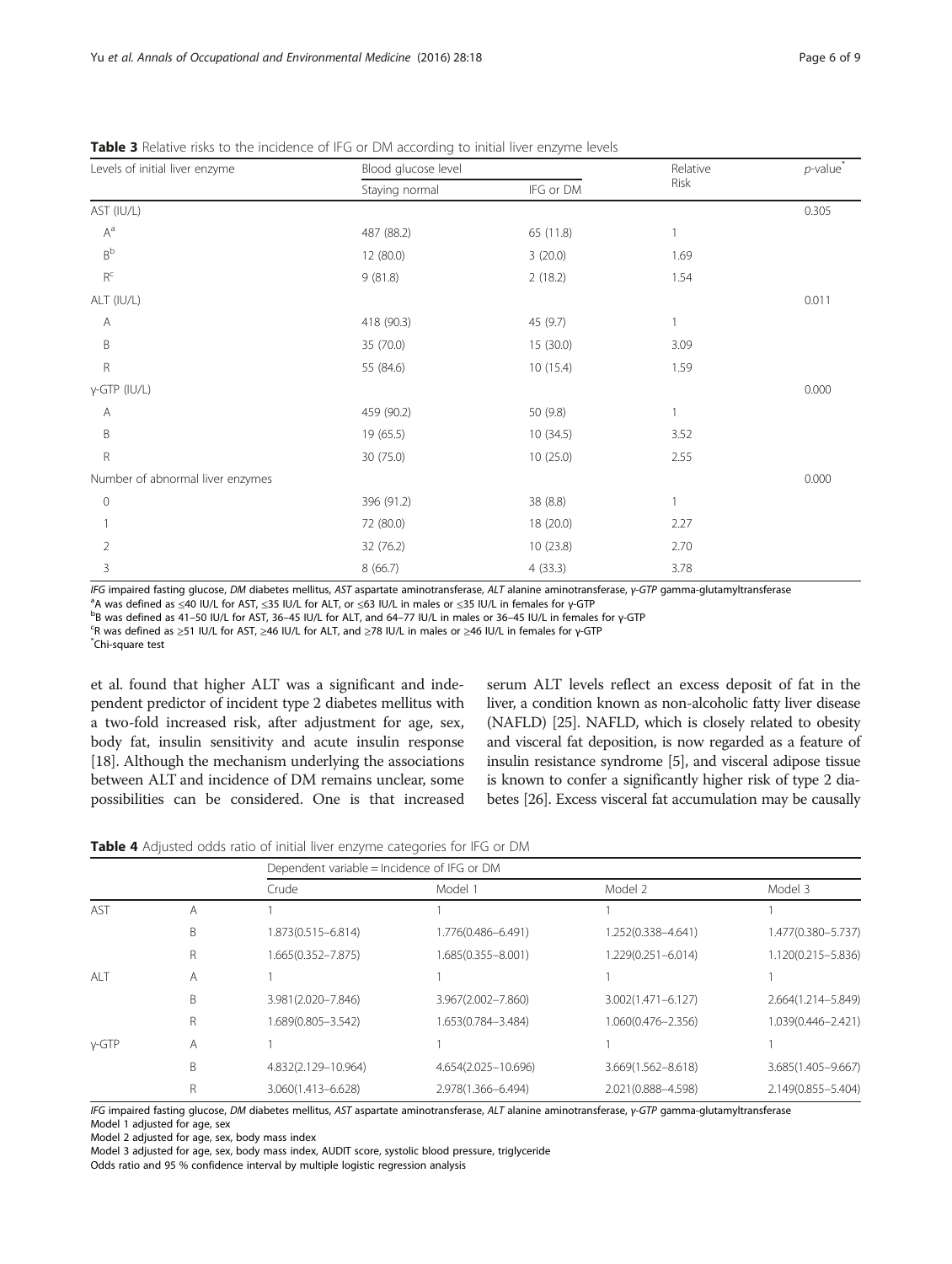related to features of insulin resistance as well as to high plasma levels of insulin and glucose [\[27, 28\]](#page-8-0).

Our study findings are also consistent with results of studies on the relations between  $\gamma$ -GTP and the incidences of IFG and type 2 DM [\[13,](#page-7-0) [29, 30](#page-8-0)], and also consistent with a study showing that γ-GTP, as an index of oxidative stress, was an independent risk factor of cerebro-cardiovascular diseases [\[31](#page-8-0)]. Although the mechanism to explain the relationship of γ-GTP with DM was not fully elucidated, a number of previous studies have proposed some hypotheses as follows. First, serum γ-GTP is an index of insulin resistance related to non-alcoholic fatty liver, and elevation of serum  $\gamma$ -GTP is the result of obesity and deposition of visceral fat [\[5,](#page-7-0) [32, 33\]](#page-8-0). Second, elevation of γ-GTP results in chronic inflammation, which, in turn, inhibits insulin metabolism in other organs as well as in the liver, and is involved in the production of cytokines such as  $TNF-\alpha$  and IL-6 that are involved in fatty liver formation [[34](#page-8-0)–[36](#page-8-0)]. Third, increased γ-GTP concentration in the blood may be a response to oxidative stress in the body, and oxidative stress plays an important role in the mechanism of DM development [\[7,](#page-7-0) [37\]](#page-8-0).

As we analyzed the relationships between liver enzyme levels and incidence of IFG or DM, we can see characteristic results about borderline elevation of liver enzyme levels. We categorized the levels of serum liver enzymes into grades A (normal), B (borderline elevation), and R (definite elevation), and found that the risks of IFG or DM for all three liver enzymes were higher in the B group than in the R group. Also, it was observed that borderline elevation of ALT and γ-GTP was an independent risk factor of development of IFG or DM, showing a significant result after adjustment for other variables. There were several study results concerning about dose-dependent relationships between serum γ-GTP and IFG and DM. Most of them showed a linear increase in the relation between γ-GTP and IFG. A cross-sectional study on the prevalence rates of DM and IFG depending on γ-GTP, on 8666 healthy Koreans, found that as  $\gamma$ -GTP increased, the risks of DM and IFG also linearly increased [\[38](#page-8-0)]. Another cross-sectional study involving about 29,959 healthy Koreans who visited health checkup center, when γ-GTP levels were divided into five groups within normal concentration range, γ-GTP was shown to have strong linear correlations with IFG and DM in both males and females [[39](#page-8-0)]. In a 4-year follow-up study with 4088 healthy male workers, a normal range of γ-GTP showed a strong doseresponse relationship with DM incidence [\[11\]](#page-7-0). Results of last two study suggested that an increase in γ-GTP concentration within its physiological range is a sensitive and early biomarker for the development of diabetes which consistent with our results.

There are two possible explanations for the reasons why the borderline elevation of liver enzyme had higher

risk than definite elevation. First explanation is possibility of selective intervention only for R grade group. Since this study was designed as a follow-up study, workers who had determined to be R grade liver enzyme level in the initial health checkup might had recognized their own health conditions more seriously than workers with B grade. Therefore, it was possible that they could have been more active in exerting effort in managing their health and changing health related life styles. In most cases of workplace settings, active health intervention efforts of occupational health managers were targeted only for workers with R grade. Therefore, it was possible that more active interventions were likely to be conducted for those with R than B grade. It was assumed that this selective interventions play a role to leading a relatively lower risk of IFG or DM in the R than B group. Another possible explanation is that borderline elevation of liver enzymes could indicate a genuine higher risk of IFG or DM than definite elevation. We should not conclusively accept this assumption because we currently do not have sufficient evidence to support this it. However, from the point of view of prediction of future occurrence of IFG or DM, we speculate that borderline elevation of liver enzymes may indicate a higher risk than definite elevation; at the very least, the risk of IFG or DM is as high as for a definite elevation. A high rise in liver enzyme level could be usual expression of intrinsic liver pathology or index of heavy alcohol drinking rather than early predictive index of cardiovascular diseases. As for a index of cardiovascular risk factor in healthy young workers, it could possible that liver enzyme tend to be expressed as a mild elevation rather than severe elevation. Even though this assumption is lack of scientific evidence, this issue should be investigated in future more scientific research.

The limitations of the present study are as follows: First, as this study was conducted only for healthy workers, and the study sample was small, it is difficult to generalize the study results to the entire working population. The DM prevalence rate of this study was 2.4 % at initially, and that of IFG was 13.1 %. In comparison with the 10.1 % DM prevalence rate and 19.9 % IFG prevalence rate in Korea in 2010 [[40\]](#page-8-0), the prevalence rate of DM and IFG were relatively lower, which is speculated to be because the workers of this study were relatively younger workers who are in a good health condition. Second, as only four workers were found to have DM in the health checkup after 7 years, the abnormal blood glucose group was defined together as IFG or DM as a dependent variable. Third, because there were many missing survey questions about disease history or current health condition due to the nature of the selfadministered questionnaire, disease history (e.g., hepatitis B) and medication history, family history of DM that could serve as confounding variables could not be reflected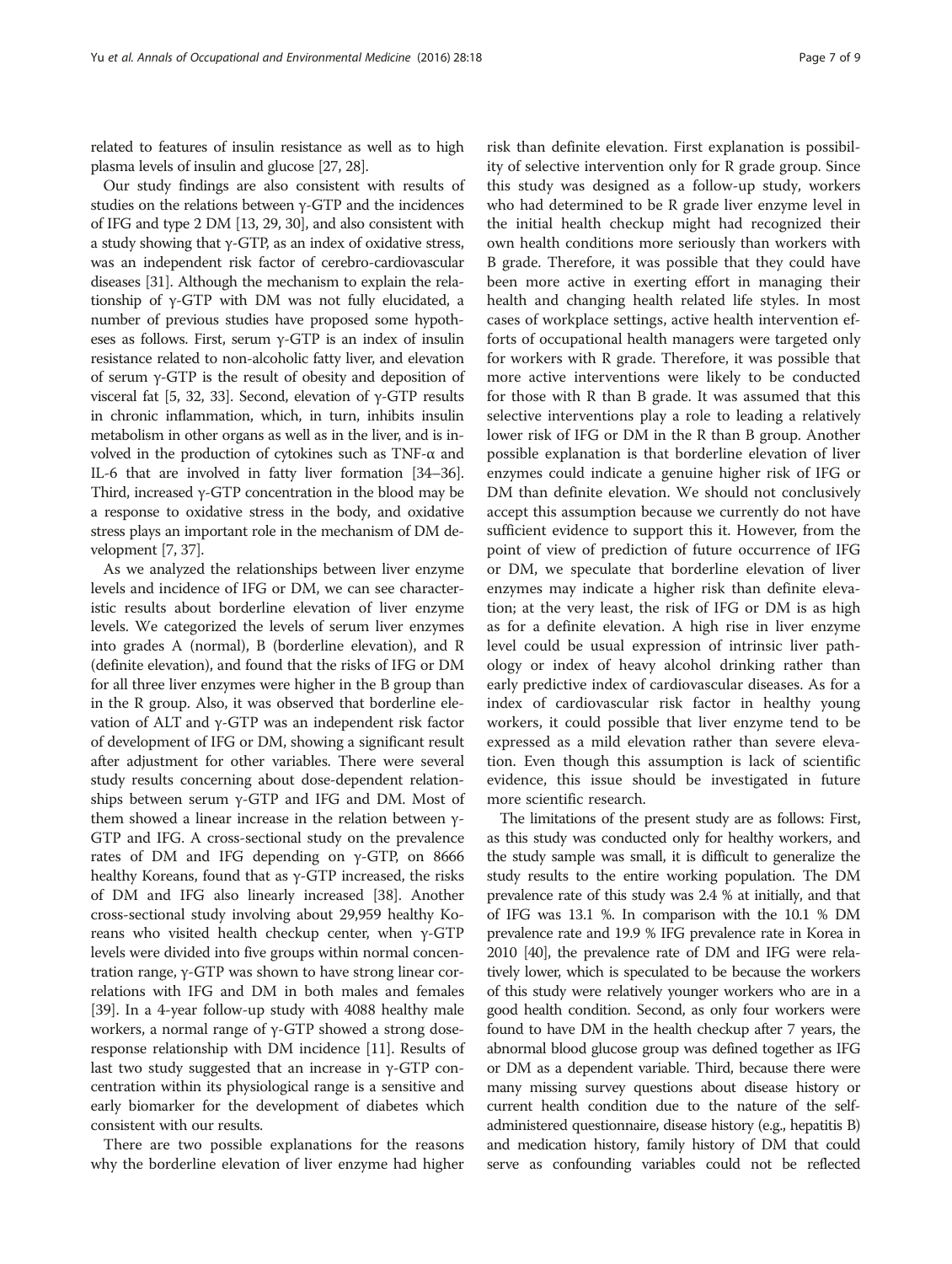<span id="page-7-0"></span>accurately. In addition, although fasting insulin level and waist circumference could serve as important confounding variables, they were not evaluated. A few studies reported that waist circumference is more useful than BMI in the prediction of DM incidence [\[41](#page-8-0), [42](#page-8-0)].

Despite of few limitations, as a 7 year follow-up study, its follow-up rate was as high as 91.3 %, which demonstrates that it was appropriately designed to investigate the causal relationships between IFG or DM and serum liver enzyme levels. Since, the ranges of serum liver enzymes were divided according to the standard of the NHIS of Korea that is currently conducted on worker's health checkup, the obtained results could be directly applicable to occupational health management. The results showing that borderline ALT or γ-GTP levels had a three times higher risk of IFG or DM after 7 years than normal workers, and that as the number of abnormal liver enzymes increased the risk also increased, can be directly used for the interpretation of health checkup results. Mild rise in liver enzyme in health checkup is likely to be a warning sign of accumulation of unhealthy life style, although young workers tend to ignore such results. On the basis of the results of this study, workers should be reminded that even a mild initial abnormality in liver enzyme levels could lead to the occurrence of chronic diseases such as IFG and DM in a few years.

## Conclusion

In conclusion, our data showed that borderline elevations of ALT and γ-GTP, but not AST, increased the incidence rate and risks of IFG or DM after 7 years, and borderline elevation of ALT and γ-GTP was an independent risk factor for the incidence of IFG or DM. The results of this study could be used as a basis for more active and detailed health management and intervention measures for workers who have borderline levels of serum liver enzymes in occupational health checkup results.

### Consent

Written informed consent was obtained from the participants for the publication of this article and any accompanying images.

#### Abbreviations

IFG: Impaired fasting glucose; DM: Diabetes mellitus; AST: Aspartate aminotransferase; ALT: Alanine aminotransferase; γ-GTP: Gammaglutamyltransferase; HTN: Hypertension; NHIS: National Health Insurance Service; AUDIT-K: Alcohol Use Disorders Identification Test-Korean revised version; HDL-C: High density lipoprotein cholesterol; BMI: Body mass index; BP: Blood pressure; RR: Relative risk; OR: Odds ratio; NAFLD: Non-alcoholic fatty liver disease.

#### Competing interests

The authors declare that they have no competing interests.

#### Authors' contributions

All authors had access to the data and played a role in writing this manuscript. JHY conceived and designed the study. SYY and SYC were involved in writing

the manuscript. MRL and BIK performed the data collection. JSK and SHY performed the statistical analysis, the interpretation of data. JSK had critically revised the manuscript. All authors read and approved the final manuscript.

#### Acknowledgements

This work was supported by the Soonchunhyang University Research Fund.

#### Author details

<sup>1</sup>Department of Occupational and Environmental Medicine, Soonchunhyang University Gumi Hospital, 179, Gongdan 1-dong, Gumi-si, Gyeongbuk 730-706, South Korea. <sup>2</sup>LIGnex1 Gumi company, 133, Gongdan 1-dong, Gumi-si, Gyeongbuk 730-703, South Korea.

#### Received: 13 November 2015 Accepted: 28 March 2016 Published online: 07 April 2016

#### References

- 1. Zimmet P. Globalization, coca-colonization and the chronic disease epidemic: can the Doomsday scenario be averted? J Intern Med. 2000;247:301–10.
- 2. Wild S, Roglic G, Green A, Sicree R, King H. Global prevalence of diabetes: estimates for the year 2000 and projections for 2030. Diabetes Care. 2004; 27:1047–53.
- 3. Park SW, Kim DJ, Min KW, Baik SH, Choi KM, Park IB, et al. Current status of diabetes management in Korea using National Health Insurance Database. J Korean Diabetes Assoc. 2007;31:362–7.
- 4. Wannamethee G, Ebrahim S, Shaper AG. Gamma-glutamyltransferase: determinants and association with mortality from ischemic heart disease and all causes. Am J Epidemiol. 1995;142:699–708.
- 5. Marchesini G, Brizi M, Bianchi G, Tomassetti S, Bugianesi E, Lenzi M. Nonalcoholic fatty liver disease: a feature of the metabolic syndrome. Diabetes. 2001;50:1844–50.
- Karp DR, Shimooku K, Lipsky PE. Expression of gamma-glutamyl transpeptidase protects ramos B cells from oxidationinduced cell death. J Biol Chem. 2001; 276:3798–804.
- 7. Carlisle ML, King MR, Karp DR. Gamma-glutamyltranspeptidase activity alters the T cell response to oxidative stress and Fas-induced apoptosis. Int Immunol. 2003;15:17–27.
- 8. Takahashi Y, Oakes SM, Williams MC, Takahashi S, Miura T, Joyce-Brady M. Nitrogen dioxide exposure activates gamma-glutamyltransferase gene expression in rat lung. Toxicol Appl Pharmacol. 1997;143:388–96.
- 9. Perry IJ, Wannamethee SG, Shaper AG. Prospective study of serum gammaglutamyl transferase and risk of NIDDM. Diabetes Care. 1998;21:732–7.
- 10. Lee DH, Jacobs Jr DR, Gross M, Kiefe CI, Roseman J, Lewis CE, et al. Gamma-glutamyl transferase is a predictor of incident diabetes and hypertension: the Coronary Artery Risk Development in Young Adults (CARDIA) Study. Clin Chem. 2003;49:1358–66.
- 11. Lee DH, Ha MH, Kim JH, Christiani DC, Gross MD, Steffes M. Gamma-glutamyl transferase and diabetes - a 4 year follow-up study. Diabetologia. 2003; 46:359–64.
- 12. Lee DH, Silventoinen K, Jacobs Jr DR, Jousilahti P, Tuomileto J. Gamma-Glutamyl transferase, obesity, and the risk of type 2 diabetes: observational cohort study among 20,158 middle-aged men and women. J Clin Endocrinol Metab. 2004;89:5410–4.
- 13. Nakanishi N, Suzuki K, Tatara K. Serum gamma-glutamyltransferase and risk of metabolic syndrome and type 2 diabetes in middle-aged Japanese men. Diabetes Care. 2004;27:1427–32.
- 14. Rantala AO, Lilja M, Kauma H, Savolainen MJ, Reunanen A, Kesaniemi YA. Gamma-glutamyltranspeptidase and the metabolic syndrome. J Intern Med. 2000;248:230–8.
- 15. Hanley AJ, Williams K, Festa A, Wagenknecht LE, D'Agostino Jr RB, Kempf J, et al. Elevations in markers of liver injury and risk of type 2 diabetes: the insulin resistance atherosclerosis study. Diabetes. 2004;53:2623–32.
- 16. Sattar N, Scherbakova O, Ford I, O'Reilly DS, Stanley A, Forrest E, et al. Elevated alanine aminotransferase predicts new-onset type 2 diabetes independently of classical risk factors, metabolic syndrome, and C-reactive protein in the west of Scotland coronary prevention study. Diabetes. 2004;53:2855–60.
- 17. Cho NH, Lee HK, Jang HC, Chan JCN, Choi SH, Lim S, Kim HR. Abnormal liver function test predicts type 2 diabetes: a community-based prospective study. Diabetes Care. 2007;30:2566–8.